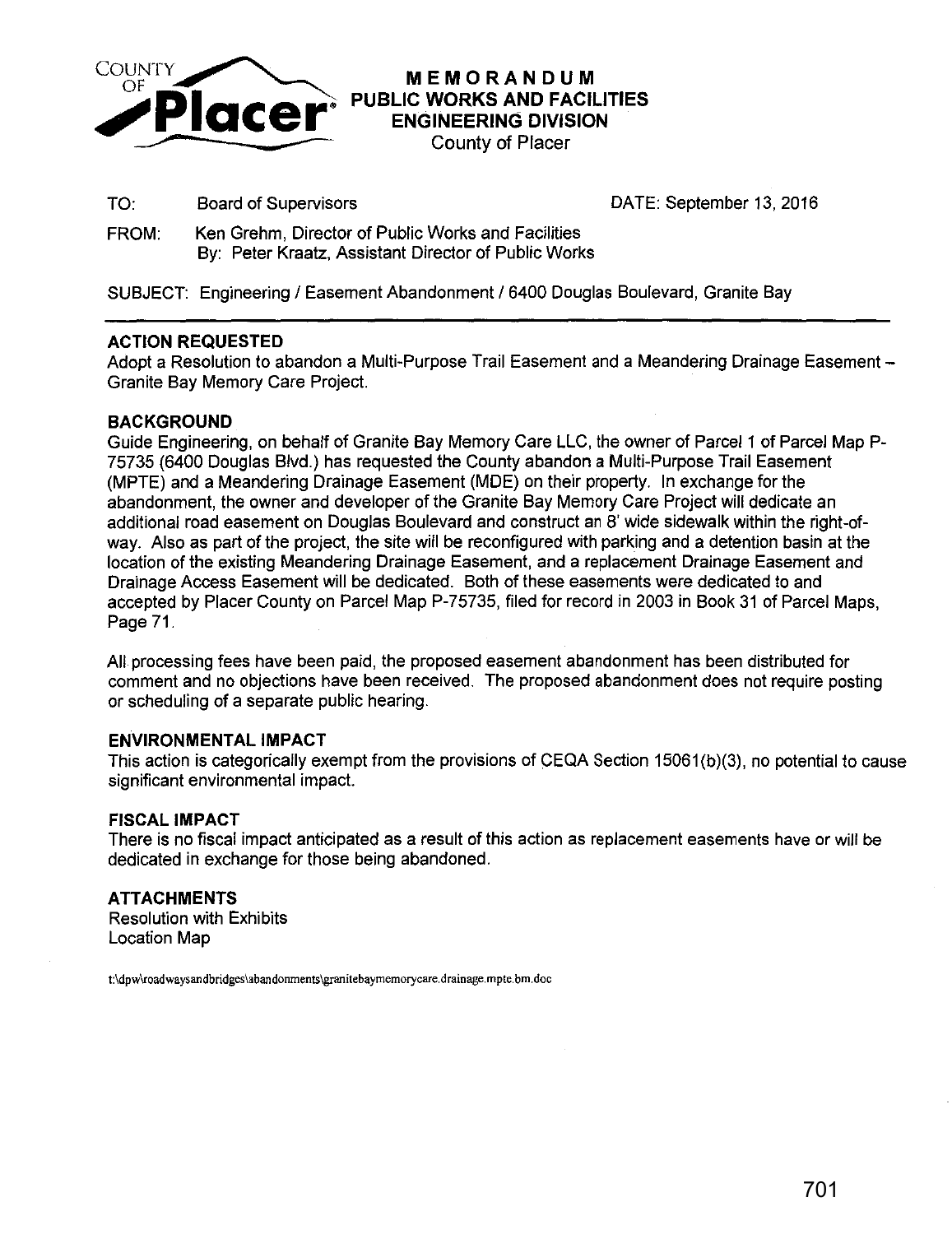# **Before the Board of Supervisors County of Placer, State of California**

In the matter of: A Resolution Abandoning a Multi-Purpose Trail Easement and a Meandering Drainage Easement - Granite Bay.

Resolution No.:  $\blacksquare$ 

The following Resolution was duly passed by the Board of Supervisors of the County of

Placer at a regular meeting held\_\_\_\_\_\_\_\_\_\_\_\_\_\_\_\_\_\_\_\_\_\_\_\_\_\_\_\_\_\_\_\_, by the following

vote on roll call:

Ayes:

Noes:

Absent:

Signed and approved by me after its passage.

Chair, Board of Supervisors

Attest:

Clerk of said Board

WHEREAS, a Multi-Purpose Trail Easement and a Meandering Drainage Easement were dedicated to and accepted by Placer County on Parcel 1 of Parcel Map P-75735, filed for record in Book 31 of Parcel Maps, Page 71; and

WHEREAS, it has been determined that the Multi-Purpose Trail Easement on Parcel 1, as described on the attached Exhibit "A" and as shown on the attached Exhibit "B", and the Meandering Drainage Easement on Parcel 1, as described on the attached Exhibit "C" and as shown on the attached Exhibit "D", are no longer necessary for present or prospective public use, as replacement easements have, or will be dedicated to Placer County; and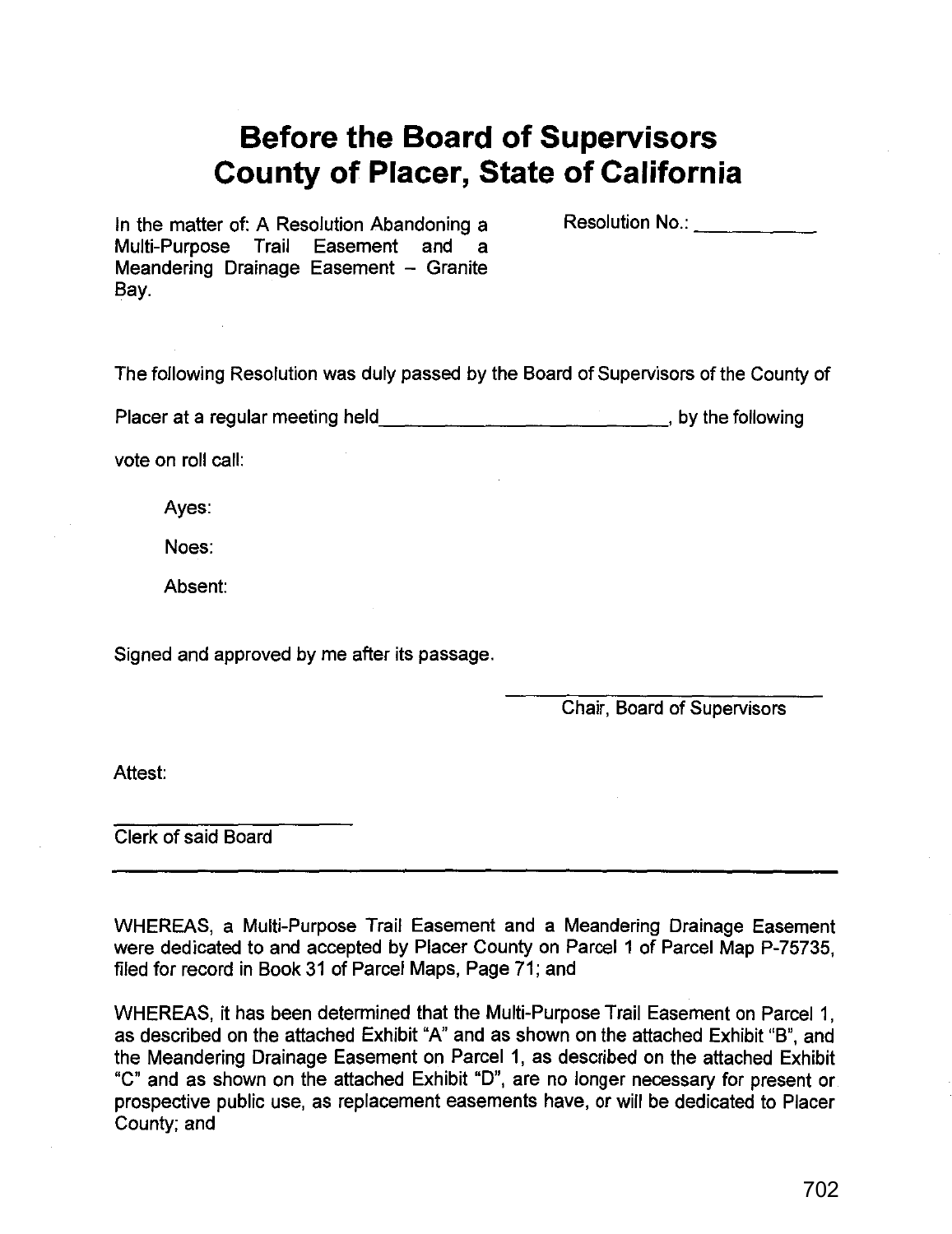Resolution No. \_\_\_\_\_ \_ Page2

WHEREAS, summary vacation of these easements is permissible pursuant to Chapter 4 of Part 3, Division 9 of the Streets and Highways Code, commencing with Section 8330.

NOW, THEREFORE, BE IT RESOLVED by the Board of Supervisors of Placer County that from and after the date this Resolution is recorded, the Multi-Purpose Trail Easement and the Meandering Drainage Easement, as described and shown on the attached exhibits, shall be vacated and abandoned, and shall thereafter not constitute easements for their intended purpose; and

BE IT FURTHER RESOLVED by the Board of Supervisors of Placer County that the easements, as described and shown on the attached exhibits, are not useful as a nonmotorized transportation facility.

**t:\dpw\roadwaysandbridges\abandonments\granitebaymemorycare.drainage.mpte.res.doc**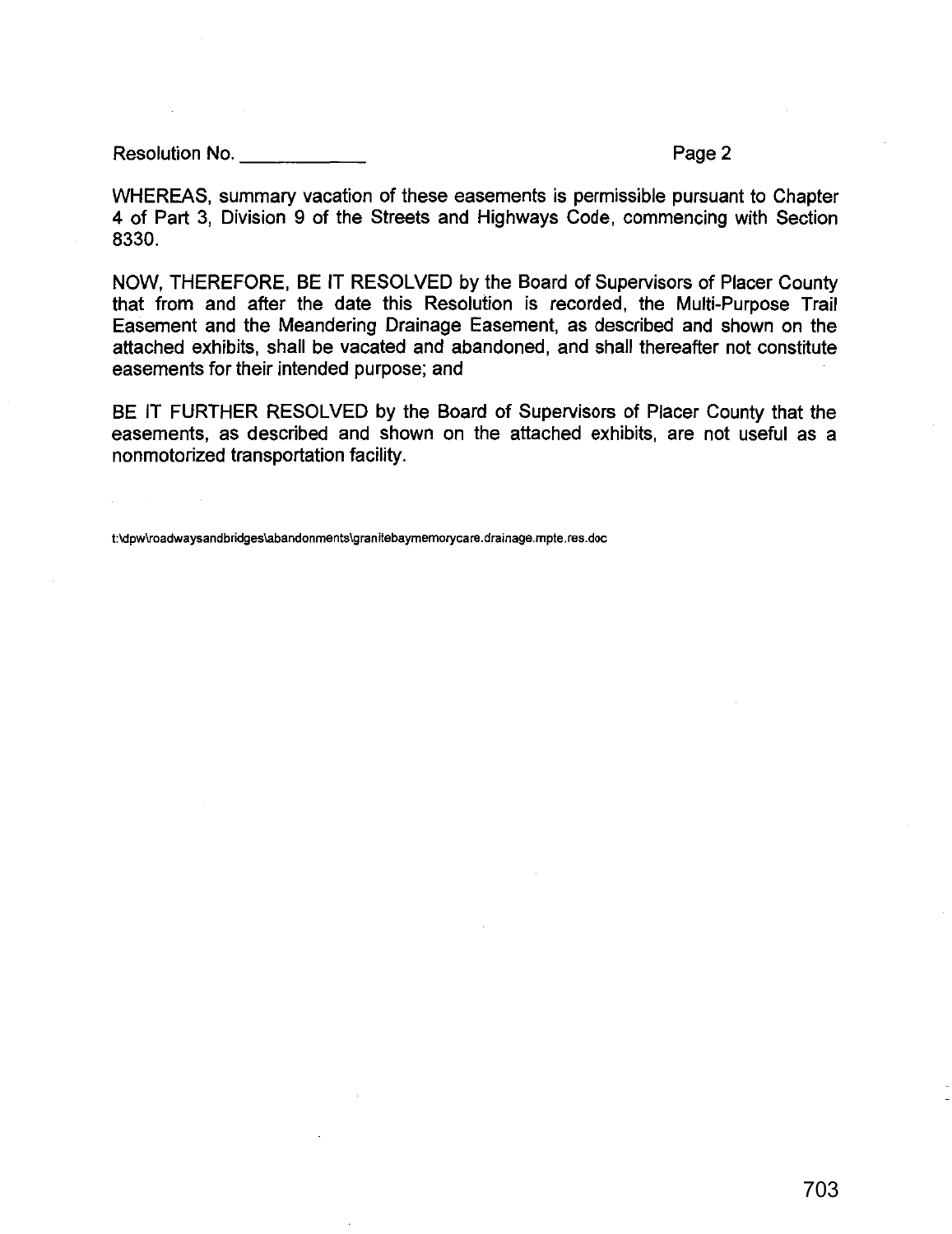### EXHIBIT"A"

### EXISTING MULTI-PURPOSE TRAIL EASEMENT ABANDONEMENT PAGE 1 OF 1

ALL THAT REAL PROPERTY IN THE COUNTY OF PLACER, STATE OF CALIFORNIA, DESCRIBED AS:

A PORTION OF PARCEL 1, AS SHOWN ON "PARCEL MAP NO. P-75735", RECORDED IN BOOK 31 OF PARCEL MAPS, PAGE 71, PLACER COUNTY RECORDS, BEING A PORTION OF THE NORTHWEST 1/4 SECTION 11, TOWNSHIP 10 NORTH, RANGE 7 EAST, PLACER COUNTY, CALIFORNIA, MORE PARTICULARLY DESCRIBED AS FOLLOWS:

Being the Multi-Purpose Trail Easement (M.P.T.E.) as shown on said Parcel Map.

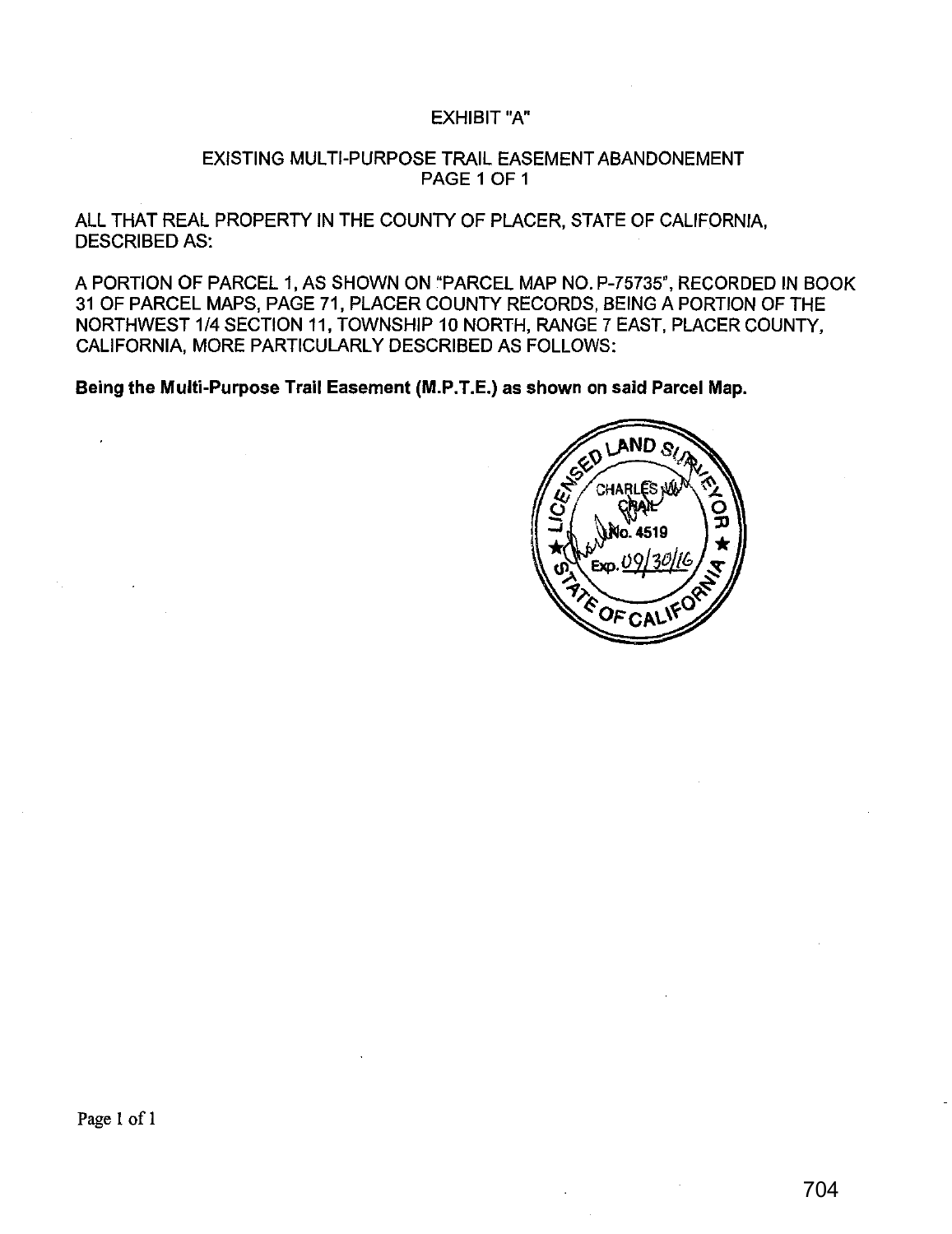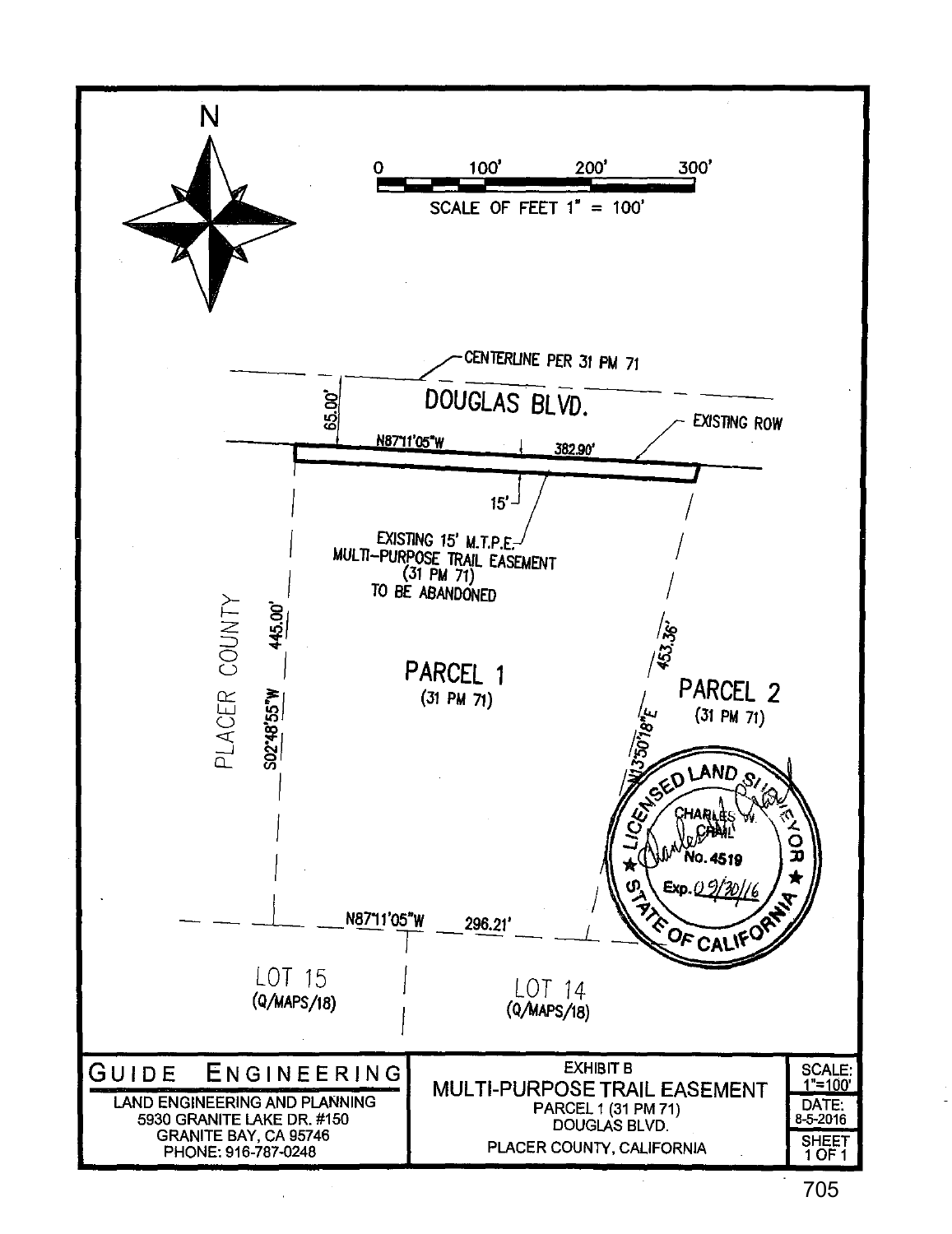### EXHIBIT"C"

### MEANDERING DRAINAGE EASEMENT ABANDONMENT PAGE 1 OF 1

ALL THAT REAL PROPERTY IN THE COUNTY OF PLACER, STATE OF CALIFORNIA, DESCRIBED AS:

A PORTION OF PARCEL 1, AS SHOWN ON "PARCEL MAP NO. P-75735", RECORDED IN BOOK 31 OF PARCEL MAPS, PAGE 71, PLACER COUNTY RECORDS, BEING A PORTION OF THE NORTHWEST 1/4 SECTION 11, TOWNSHIP 10 NORTH, RANGE 7 EAST, PLACER COUNTY, CALIFORNIA, MORE PARTICULARLY DESCRIBED AS FOLLOWS:

Being the Meandering Drainage Easement **(M.D.E.)** as shown on said Parcel Map.



Page I of I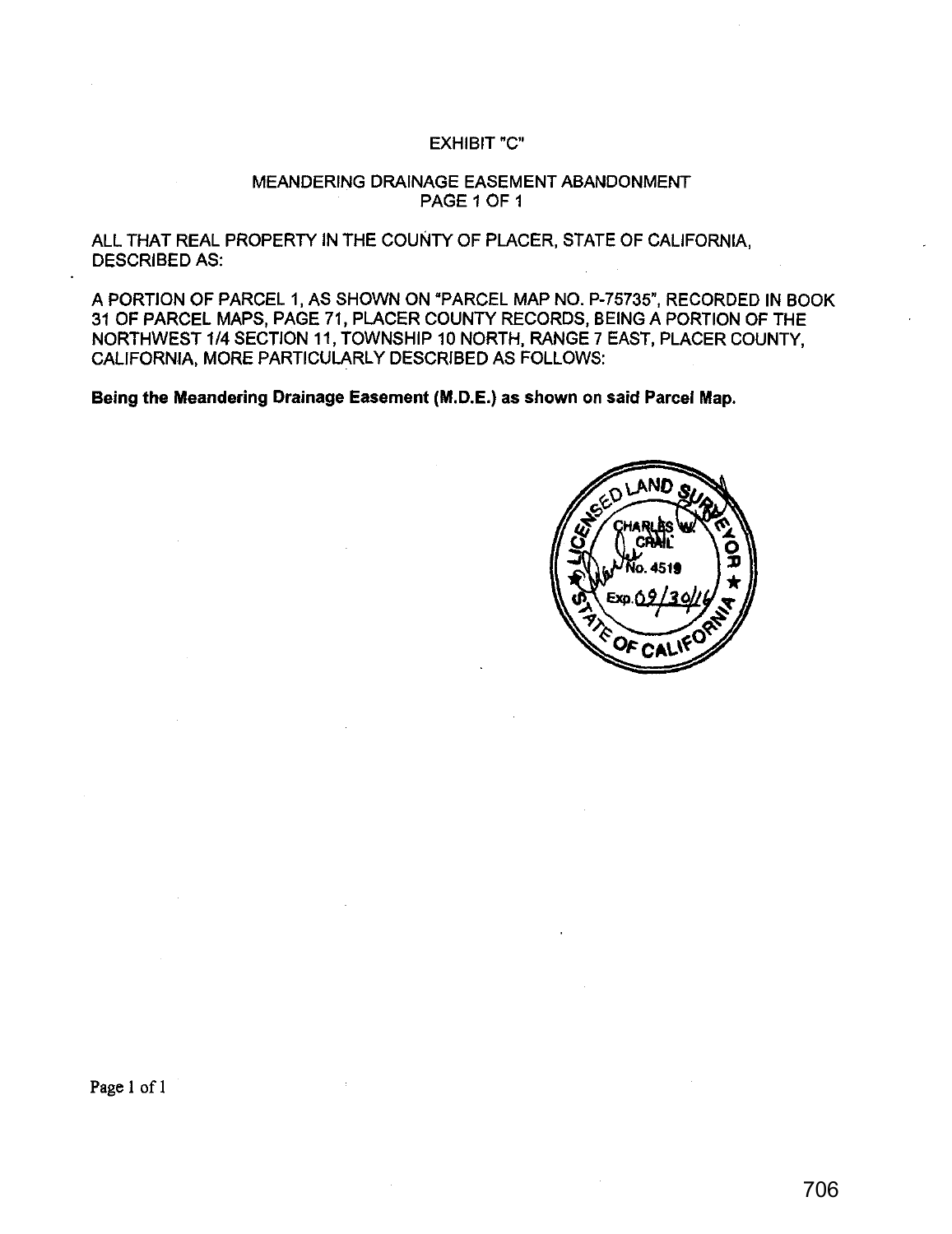